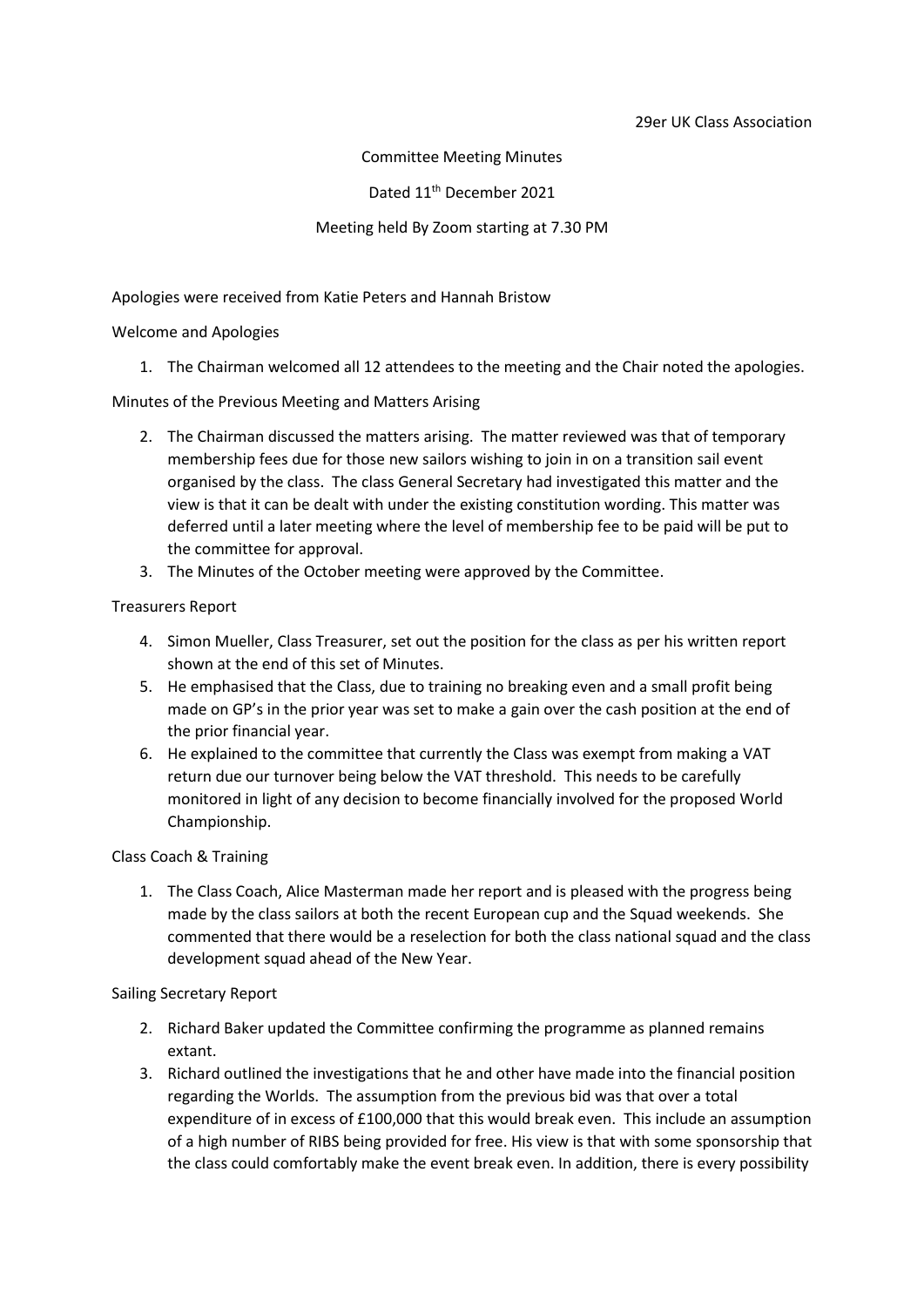that the UK National, to be conducted immediately prior to the Worlds at WPNSA, would be a larger than usual event and the class you benefit from that increased Nationals attendance.

4. Having discussed the matter with the International Class Association, they have been made aware that the UK Class do not wish to have total financial control over this event. The next step is for a more detailed planning round to be conducted by the UK Class.

## **Transition**

- 5. Richard Wilkinson reported that the transition sessions conducted this year were not as successful as we had hoped. The final session, planned for Barn Island, had to be cancelled late on due to weather constraints.
- 6. Planning is already in progress for events in Late March and through into the Summer of 2022. Included in this planned was coordination with other classes and clubs that already have a strong 29er fleet.
- 7. It was confirmed that the Scottish Sailors separately run their own transition event to encourage 29er participation.

## Sailor Representatives

8. The sailor representatives have had no issues raised to them by the fleet on this occasion.

## **Training**

- 9. Matt reported that both the class national squad and the class development squads were now both up and running albeit the development squad is not quite at capacity.
- 10. Planning is in progress to recommence open training on the weekend immediately prior to GPs at the same location as was the case in the past.

#### AOB

11. The Class Webmaster reported that the implementation of 2 factor authentication for all class email accounts would be turned on during December 2021

The Date of the Next Meeting was agreed as 11th January 2022 at 7.15pm.

There being no further business the Chairman closed the meeting